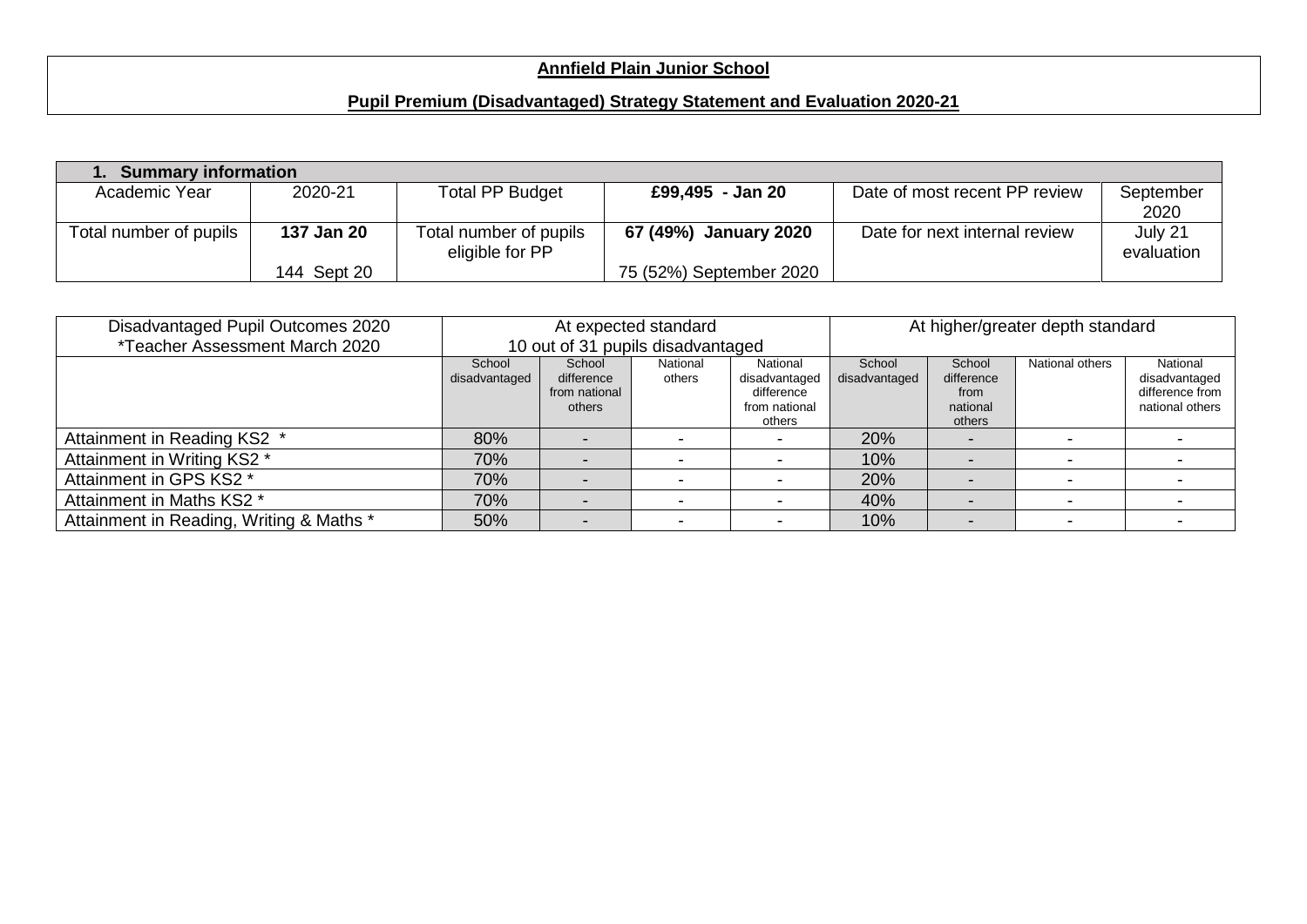|                          | 2. Barriers to future attainment (for pupils eligible for PP, including LAC/SGO)                                                            |
|--------------------------|---------------------------------------------------------------------------------------------------------------------------------------------|
|                          |                                                                                                                                             |
|                          | In-school barriers (issues to be addressed in school, such as poor oral language skills)                                                    |
| $\mathsf{A}$             | Oral language skills are often lower for disadvantaged children than non-disadvantaged children which slows reading progress/vocabulary     |
|                          | development in subsequent years. Pupil premium is high in current year groups 2020-21: Year 3 (47%), Year 4 (47%), Year 5 (56%),            |
|                          | School 53%, (national 30%)<br>Year 6 (59%)                                                                                                  |
| B                        | On entry PP pupils have often attained below non-PP in all core subjects and in some year groups attainment at KS1 places them in the       |
|                          | lower ability groupings.                                                                                                                    |
| $\mathsf{C}$             | Higher percentage of PP children experiencing social and emotional barriers to learning; by KS2 many PP children are already working with   |
|                          | external services and often present with complex social and emotional needs.                                                                |
| <b>External barriers</b> |                                                                                                                                             |
| D                        | High levels of deprivation results in children having limited opportunities to access experiences that enhance their vocabulary for reading |
|                          | and writing.                                                                                                                                |

| 3.           | <b>Outcomes</b>                                              |                                                                                 |
|--------------|--------------------------------------------------------------|---------------------------------------------------------------------------------|
|              | Desired outcomes and how they will be measured               | Success Criteria                                                                |
| A            | Maintain a high percentage of PP achieving expected + at     | PP pupils gap varies dependent on the cohort, 2021 cohort has high pupil        |
|              | end of KS2 in Reading and Maths.                             | premium and SEND - low achieving cohort.                                        |
| B            | Improved PP outcomes in core subjects for those year         | Pupils eligible for PP will make rapid progress, the gap will narrow in those   |
|              | groups where PP are achieving lower than non PP; reviews     | year groups where there are gaps and a greater percentage will achieve age      |
|              | will take place in February and June.                        | related expectations (ARE) by the end of KS2.                                   |
|              |                                                              | Specific targets: to be assessed in October, February and June.                 |
| $\mathsf{C}$ | Improved emotional well-being and academic achievement       | Pupils eligible for PP with social and emotional barriers to learning will make |
|              | for children experiencing social and emotional barriers to   | rapid progress and a greater percentage will achieve ARE.                       |
|              | learning allowing them full access to curriculum and         |                                                                                 |
|              | improved achievement; supported through school's range       | Lockdown 2020 an additional barrier and continued high absence from school      |
|              | of social and emotional interventions and external services. | due to coronavirus.                                                             |
| D            | Improve children's vocabulary for reading and writing which  | Pupils eligible for PP will make rapid progress and a greater percentage will   |
|              | will enrich their life experiences and impact upon their     | achieve ARE in reading and writing.                                             |
|              | language development, personal and social development        |                                                                                 |
|              | and achievement.                                             |                                                                                 |
|              |                                                              |                                                                                 |
|              |                                                              |                                                                                 |
|              |                                                              |                                                                                 |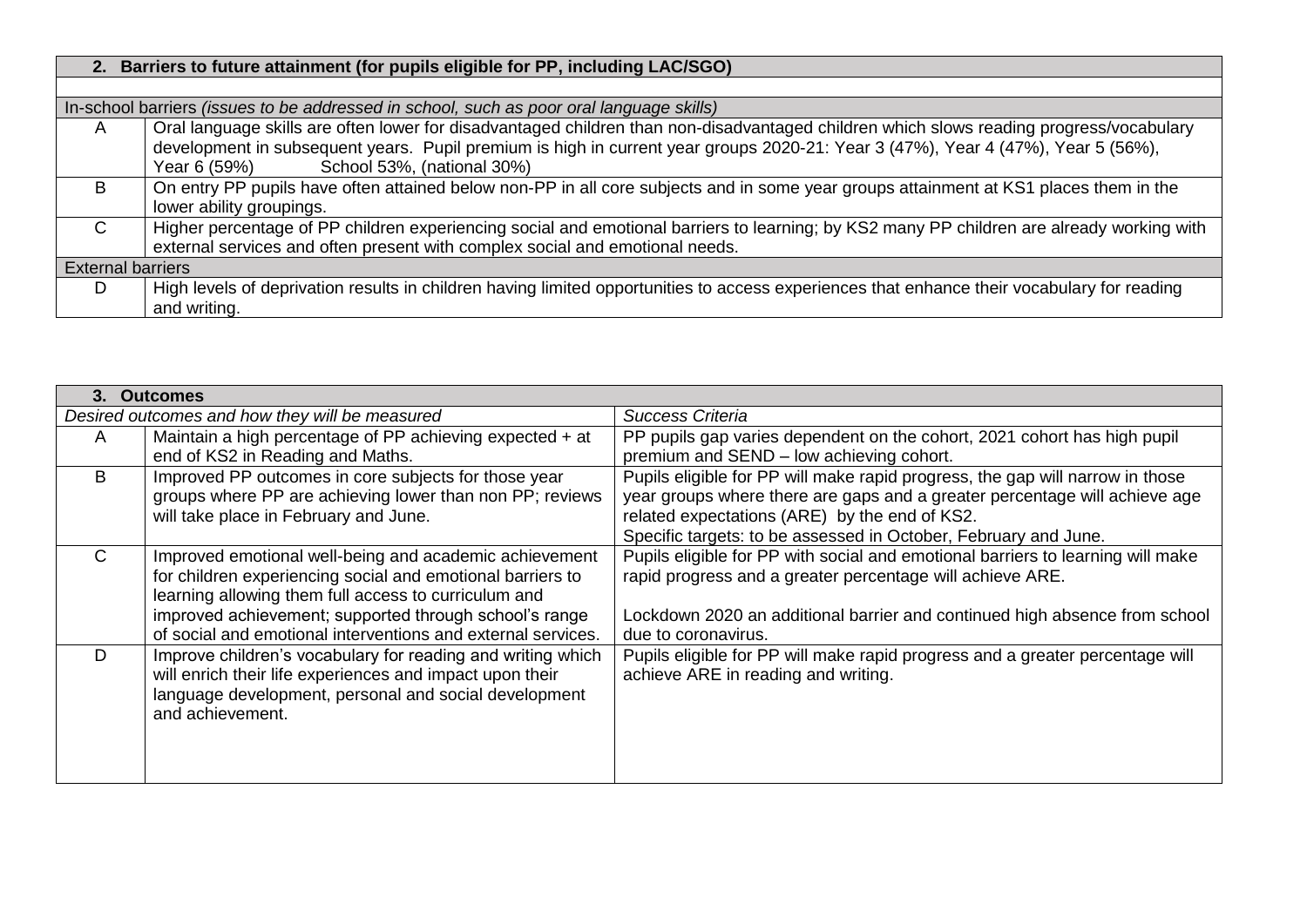| 5. Planned expenditure                                                                                                                                                                                                                                                                                                                                                                                                                       |                                                                                                                                                                                                                           |                                                                                                                                                                                              |                                                                                                                                                                                                         |                                                                        |                                                                                                                                                                                                                                                                                                                                                                                                                    |  |  |  |
|----------------------------------------------------------------------------------------------------------------------------------------------------------------------------------------------------------------------------------------------------------------------------------------------------------------------------------------------------------------------------------------------------------------------------------------------|---------------------------------------------------------------------------------------------------------------------------------------------------------------------------------------------------------------------------|----------------------------------------------------------------------------------------------------------------------------------------------------------------------------------------------|---------------------------------------------------------------------------------------------------------------------------------------------------------------------------------------------------------|------------------------------------------------------------------------|--------------------------------------------------------------------------------------------------------------------------------------------------------------------------------------------------------------------------------------------------------------------------------------------------------------------------------------------------------------------------------------------------------------------|--|--|--|
| <b>Academic Year</b>                                                                                                                                                                                                                                                                                                                                                                                                                         |                                                                                                                                                                                                                           | 2020-21                                                                                                                                                                                      |                                                                                                                                                                                                         |                                                                        |                                                                                                                                                                                                                                                                                                                                                                                                                    |  |  |  |
| Targeted support for core subjects through interventions.                                                                                                                                                                                                                                                                                                                                                                                    |                                                                                                                                                                                                                           |                                                                                                                                                                                              |                                                                                                                                                                                                         |                                                                        |                                                                                                                                                                                                                                                                                                                                                                                                                    |  |  |  |
| <b>Desired outcome:</b><br><b>A&amp;B</b>                                                                                                                                                                                                                                                                                                                                                                                                    | Chosen action/<br>approach                                                                                                                                                                                                | What is the evidence and<br>rationale for this choice?                                                                                                                                       | How will you ensure<br>that it is<br>implemented well?                                                                                                                                                  | <b>Staff Lead</b>                                                      | <b>Evaluation</b>                                                                                                                                                                                                                                                                                                                                                                                                  |  |  |  |
| Improved narrowing of<br>gap for percentage of PP<br>pupils attain expected+ at<br>end of KS2 in Reading,<br>and Maths than 2019.<br>Gaps for core subjects for<br>PP pupils compared to<br>non PP narrowed where<br>gaps have been identified<br>from entry data.<br>Reading<br>Whole<br>Plus<br>School Licence £9,000 for<br>3 years ( $2nd$ year £3,000)<br>Additional LSA to support<br>pupils with significant<br>catch-up need £18,426 | LSA interventions to<br>target catch up groups<br>for:<br>RWI;<br><b>RWI Freshstart;</b><br>Letters & Sounds;<br><b>Reciprocal Reading;</b><br>Reading Plus;<br>Maths tuition groups;<br>Vocabulary<br>staff<br>training. | EEF teaching and learning<br>toolkit - review of evidence<br>of impact of high quality<br>additional adult feedback:<br>High impact for very low<br>cost based on moderate<br>evidence. (+8) | NFER tests mid year<br>NFER tests end year<br>Gap Analysis<br>RWI progress tests<br>Analyse gaps of PP<br>and non-PP<br>High<br>quality<br>interventions,<br>group<br>work<br>class<br>and<br>teaching. | <b>SLT</b><br>Class teachers<br><b>SENCO for SEND</b><br>interventions | Reading plus used<br>throughout year and<br>during lockdown<br>which for most<br>children allowed<br>quality reading<br>guidance, leading to<br>good progress for<br>PP pupils.<br>40 pupils targeted<br>for FFT Lightning<br>Squad reading<br>catch-up and 100%<br>met targets.<br>SATs did not take<br>place but pupil<br>meeting reading<br>progress in June<br>tests was:<br>Y379%<br>Y478%<br>Y581%<br>Y6 56% |  |  |  |
| £77,726<br><b>Total budgeted cost:</b><br>Maths group tuition = £5,000 Vocabulary staff training £1,200<br>LSA Intervention $2.0 = £51,100$<br>Reading Plus Licence for 2020-21 £3,000<br>LSA to support pupils Y3 significant need £18,426                                                                                                                                                                                                  |                                                                                                                                                                                                                           |                                                                                                                                                                                              |                                                                                                                                                                                                         |                                                                        |                                                                                                                                                                                                                                                                                                                                                                                                                    |  |  |  |
| <b>Desired outcome:</b><br>$\mathbf C$                                                                                                                                                                                                                                                                                                                                                                                                       | Chosen action/<br>approach                                                                                                                                                                                                | What is the evidence<br>and rationale for this<br>choice?                                                                                                                                    | How will you ensure<br>that it is<br>implemented well?                                                                                                                                                  | <b>Staff Lead</b>                                                      | <b>Evaluation</b>                                                                                                                                                                                                                                                                                                                                                                                                  |  |  |  |
| Improved emotional well-<br>being<br>and<br>academic                                                                                                                                                                                                                                                                                                                                                                                         | LSA social and<br>emotional interventions:                                                                                                                                                                                | EEF teaching and<br>learning toolkit - review of                                                                                                                                             | Track progress of<br>children who are                                                                                                                                                                   | <b>SLT</b><br><b>Class teachers</b>                                    | School counsellors<br>worked with pupils                                                                                                                                                                                                                                                                                                                                                                           |  |  |  |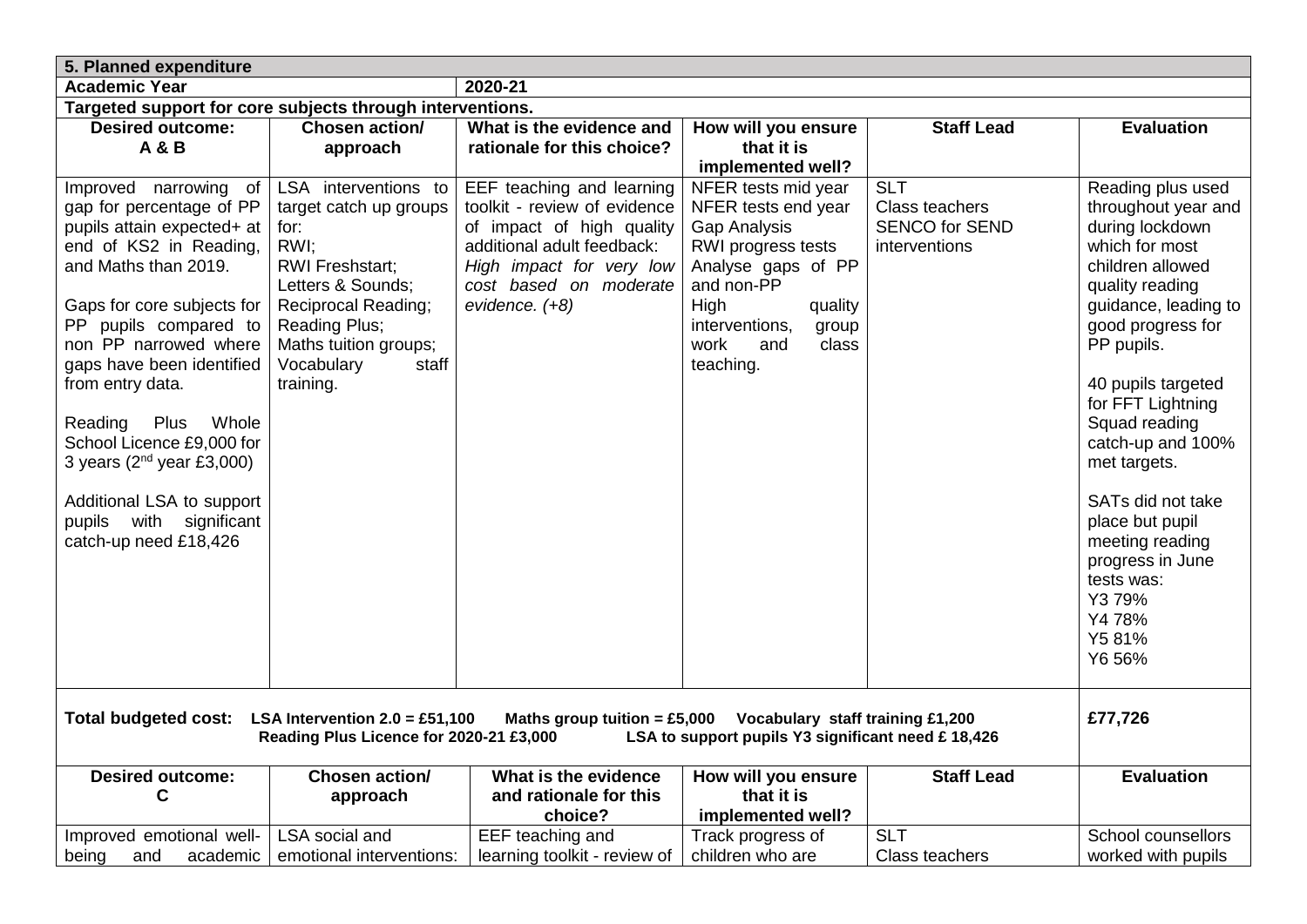| achievement for children<br>experiencing social and<br>emotional<br>barriers<br>to<br>learning allowing them full<br>access to curriculum and<br>improved achievement.                                              | -one-to one Listening<br>Matters;<br>-small groups Getting<br>Along, Socially<br>Speaking, Relax Kids,<br>Talkabout, Rainbows<br><b>Bereavement</b><br>Counselling,<br>supervision of<br>mediators & buddies.<br>Service Level<br>Agreements for external<br>services:<br>-Early Intervention<br>Service (£7,200)<br>-Crisis<br>Response(£1,578)<br>-Counselling<br>Service(£6,480)<br>-Education Psychology<br>Service(£1,800)<br>Total = £15,438 | evidence of impact of<br>social and emotional<br>learning:<br>Moderate impact for low<br>cost based on extensive<br>evidence. (+5)                                                           | undertaking social<br>and emotional<br>interventions.<br>Feedback from<br>pupils, parents, staff.         |                                                             | through second<br>lockdown in spring<br>2021.<br>All social and<br>emotional<br>interventions took<br>place in summer<br>term, supporting<br><b>SEMH</b> students and<br>all students with an<br>increased focus on<br>daily PSHCE, relax<br>kids and wellbeing<br>sessions with<br>external providers.<br>This ensured pupils<br>accessed their<br>curriculum and their<br><b>SEMH</b> needs were<br>met. |
|---------------------------------------------------------------------------------------------------------------------------------------------------------------------------------------------------------------------|----------------------------------------------------------------------------------------------------------------------------------------------------------------------------------------------------------------------------------------------------------------------------------------------------------------------------------------------------------------------------------------------------------------------------------------------------|----------------------------------------------------------------------------------------------------------------------------------------------------------------------------------------------|-----------------------------------------------------------------------------------------------------------|-------------------------------------------------------------|------------------------------------------------------------------------------------------------------------------------------------------------------------------------------------------------------------------------------------------------------------------------------------------------------------------------------------------------------------------------------------------------------------|
|                                                                                                                                                                                                                     |                                                                                                                                                                                                                                                                                                                                                                                                                                                    | Total budgeted cost: LSA internal social and emotional interventions (0.5 sessions) £12,500 external SLA £17,058                                                                             |                                                                                                           |                                                             | £29,558                                                                                                                                                                                                                                                                                                                                                                                                    |
| <b>Desired outcome:</b><br>D                                                                                                                                                                                        | Chosen action/<br>approach                                                                                                                                                                                                                                                                                                                                                                                                                         | What is the evidence and<br>rationale for this choice?                                                                                                                                       | How will you ensure<br>that it is<br>implemented well?                                                    | <b>Staff Lead</b>                                           | <b>Evaluation</b>                                                                                                                                                                                                                                                                                                                                                                                          |
| Improve children's<br>vocabulary for reading<br>and writing which will<br>enrich their life<br>experiences and impact<br>upon their language<br>development, personal<br>and social development<br>and achievement. | HT teaches 0.6<br>January to May to<br>decrease Y6 class<br>size and provide<br>focused support for<br>pupils. No cost                                                                                                                                                                                                                                                                                                                             | EEF teaching and learning<br>toolkit - review of evidence<br>of impact of high quality<br>additional adult feedback:<br>High impact for very low<br>cost based on moderate<br>evidence. (+8) | Progress in reading of<br>high ability pupils in<br>Y4, Y5 and Y6.<br>Work scrutiny.<br>KS2 Results 2020. | <b>SLT</b><br>English co-ordinator<br><b>Class Teachers</b> | HT did not teach<br>due to covid.<br>Progress in reading<br>was satisfactory,<br>despite lockdowns -<br>see above for<br>figures.                                                                                                                                                                                                                                                                          |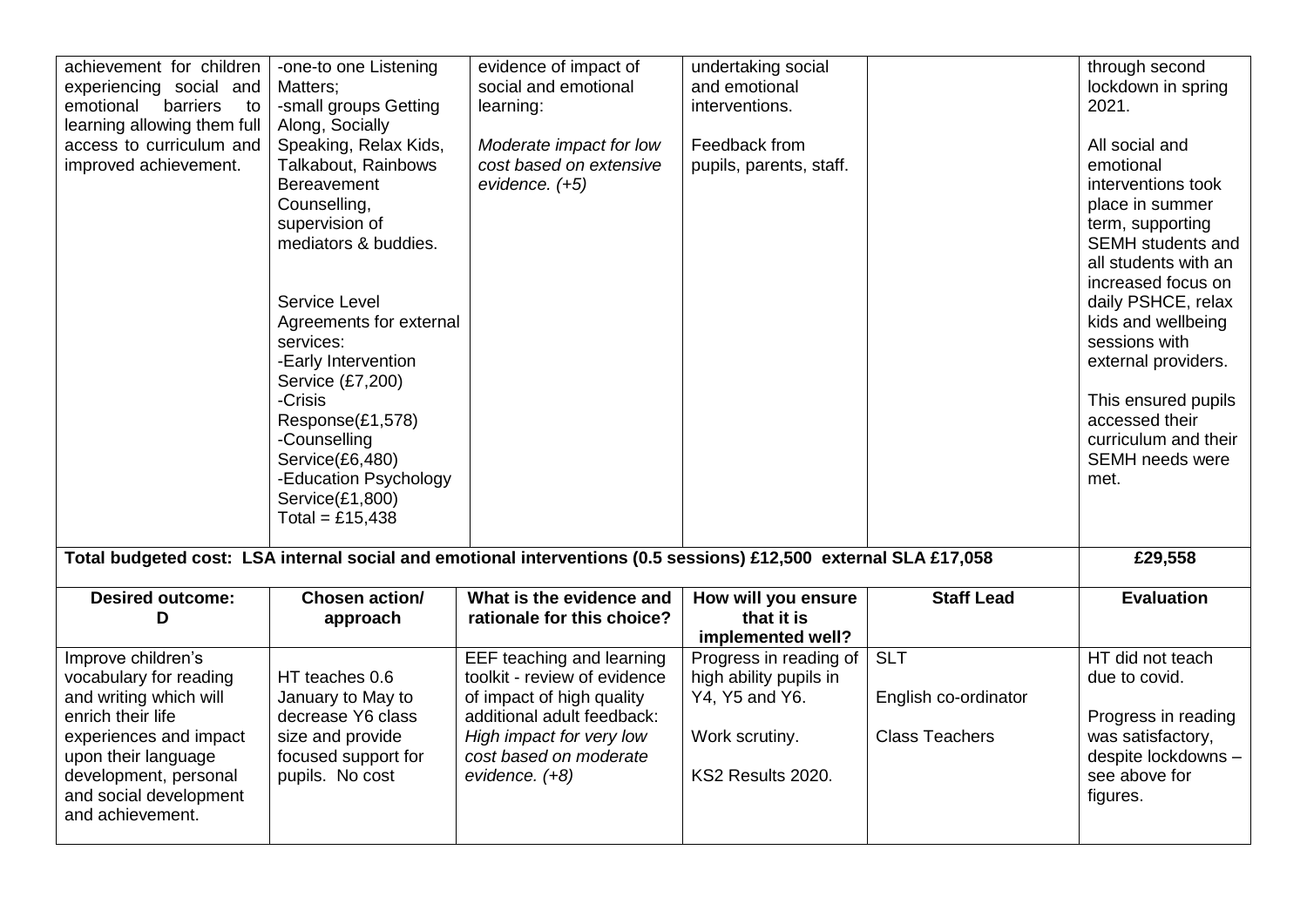| Improve KS 2 outcomes        |  |  |    |
|------------------------------|--|--|----|
| for E+ in core subjects      |  |  |    |
| Total budgeted cost: No cost |  |  | £0 |

## **Total Budgeted Cost 2020-21: £107,284**

## **Pupil Premium Allocation 2019-20: £99,495**

| 6. Review of expenditure                                                                                                                                                |                                                                                                                                                                  |                                                                                                                                                           |   |         |            |   |                                                                                                                                                        |         |
|-------------------------------------------------------------------------------------------------------------------------------------------------------------------------|------------------------------------------------------------------------------------------------------------------------------------------------------------------|-----------------------------------------------------------------------------------------------------------------------------------------------------------|---|---------|------------|---|--------------------------------------------------------------------------------------------------------------------------------------------------------|---------|
| <b>Previous Academic Year</b>                                                                                                                                           |                                                                                                                                                                  | 2019-20                                                                                                                                                   |   |         |            |   |                                                                                                                                                        |         |
| (i) ACADEMIC INTERVENTIONS                                                                                                                                              |                                                                                                                                                                  |                                                                                                                                                           |   |         |            |   |                                                                                                                                                        |         |
| <b>Desired outcome:</b>                                                                                                                                                 | <b>Actions:</b>                                                                                                                                                  |                                                                                                                                                           |   | Impact: |            |   | <b>Evaluation:</b>                                                                                                                                     | Cost    |
| Reading, Writing, Maths<br>and GPS - All pupils,<br>including Pupil Premium<br>pupils<br>making<br>good<br>with<br>progress<br>new<br>curriculum;<br>catch<br><b>up</b> | <b>LSA</b> interventions:<br>-Read, Write Inc;<br>-Freshstart;<br>-Letters & Sounds;<br>-Reciprocal Reading;<br>-Catch Up Maths Tuition;<br>-Booster Y6 Tuition; | Year 6 results in section 2 current<br>attainment.<br>Attaining expected range June 2020 using<br>NFER tests increasing $-$ no results due to<br>lockdown |   |         |            |   | The successful impact of these<br>interventions will lead to them<br>being continued next year for<br>catching up slow moving/ gap<br>pupils & groups. | £55,800 |
| interventions<br>ensuring                                                                                                                                               | -Reading & Maths staff training.                                                                                                                                 | $\frac{9}{6}$                                                                                                                                             | R | W       | <b>GPS</b> | M |                                                                                                                                                        |         |
| good progress made.                                                                                                                                                     |                                                                                                                                                                  | $Y_3$                                                                                                                                                     |   |         |            |   |                                                                                                                                                        |         |
|                                                                                                                                                                         |                                                                                                                                                                  | Y <sub>4</sub>                                                                                                                                            |   |         |            |   |                                                                                                                                                        |         |
|                                                                                                                                                                         |                                                                                                                                                                  | Y <sub>5</sub>                                                                                                                                            |   |         |            |   |                                                                                                                                                        |         |
|                                                                                                                                                                         |                                                                                                                                                                  | Sufficient Progress June 2020 - no results<br>due to lockdown                                                                                             |   |         |            |   |                                                                                                                                                        |         |
|                                                                                                                                                                         |                                                                                                                                                                  | $\frac{0}{0}$                                                                                                                                             | R | W       | <b>GPS</b> | M |                                                                                                                                                        |         |
|                                                                                                                                                                         |                                                                                                                                                                  | Y <sub>3</sub>                                                                                                                                            |   |         |            |   |                                                                                                                                                        |         |
|                                                                                                                                                                         |                                                                                                                                                                  | Y <sub>4</sub>                                                                                                                                            |   |         |            |   |                                                                                                                                                        |         |
|                                                                                                                                                                         |                                                                                                                                                                  | Y <sub>5</sub>                                                                                                                                            |   |         |            | - |                                                                                                                                                        |         |
| (ii) SOCIAL and EMOTIONAL INTERVENTIONS                                                                                                                                 |                                                                                                                                                                  |                                                                                                                                                           |   |         |            |   |                                                                                                                                                        |         |
| <b>Desired outcome:</b>                                                                                                                                                 | <b>Actions:</b>                                                                                                                                                  |                                                                                                                                                           |   | Impact: |            |   | <b>Evaluation:</b>                                                                                                                                     | Cost    |
| Improved emotional well-                                                                                                                                                | LSA social and emotional                                                                                                                                         |                                                                                                                                                           |   |         |            |   |                                                                                                                                                        | £27,983 |
| being and academic                                                                                                                                                      | interventions:                                                                                                                                                   | Pupils, staff and parents all value the                                                                                                                   |   |         |            |   | Successful impact which                                                                                                                                |         |

additional support given to those pupils experiencing social and emotional barriers will continue next academic year, targeting those pupils who need additional support for a variety of social and emotional reasons.

to learning.

achievement for children experiencing social and emotional barriers to learning allowing them full access to curriculum and improved achievement.

-Listening Matters; -Getting Along;

-Relax Kids;

playtime pals. PSA support.

-Social skills programme;

-Bereavement Counselling; -Supervision of Mediators and